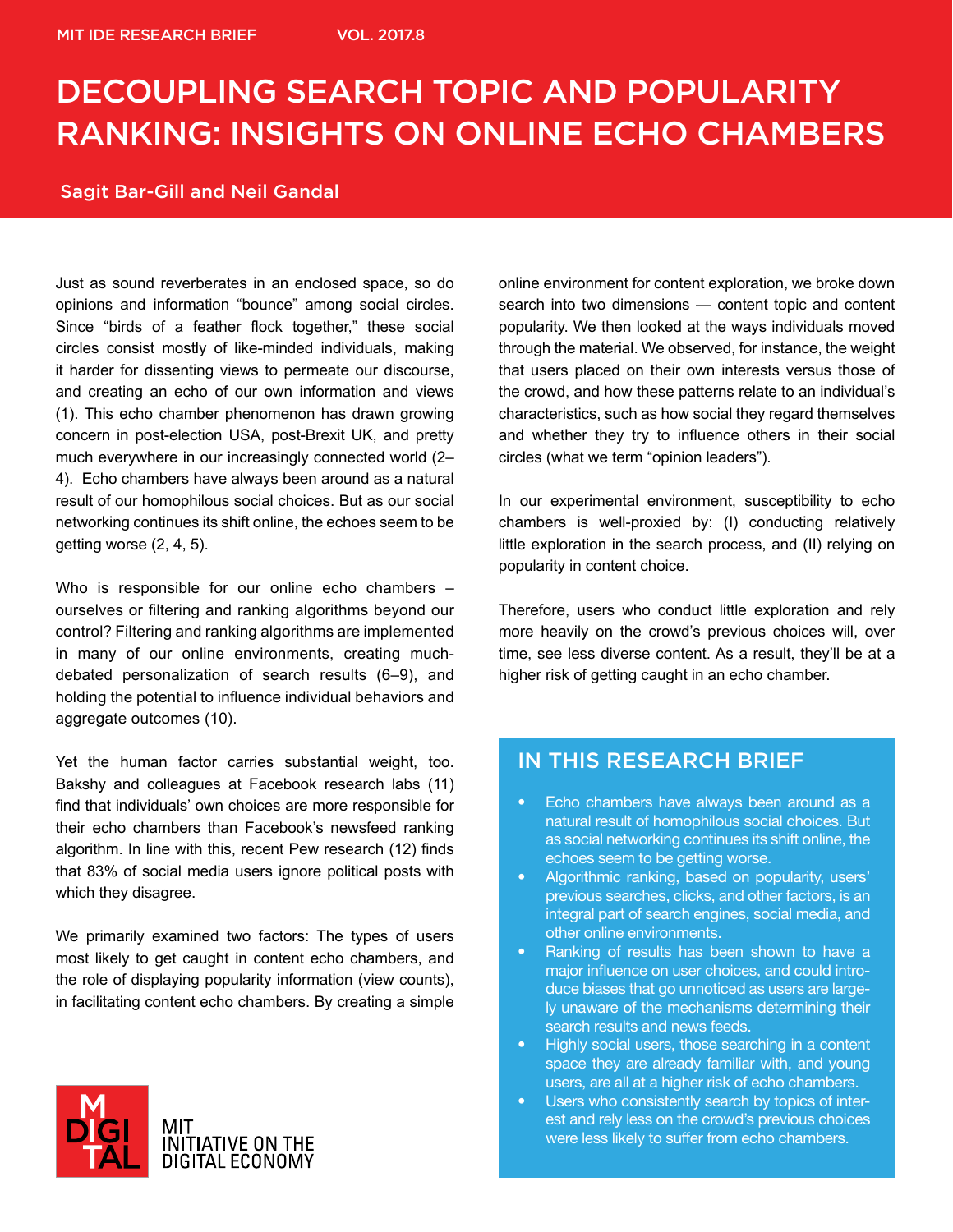#### Sagit Bar-Gill and Neil Gandal

Opinion leaders – individuals who influence others' opinions or choices (13–20) – are likely to affect their peers' content exposure. We thus specifically studied their search patterns, comparing influencers to individuals who are not opinion leaders.

#### THE EXPERIMENTAL SETTING

In our experimental search environment, named TEDit, 1,846 study participants explored the collection of TED talks posted on YouTube (roughly 1,600 short videos).<sup>1</sup> Participants navigated using two buttons, Category and Popularity. The Category button allowed users to choose one of 15 content groupings and presented a list of talks in random order, without any ranking. By contrast, the Popularity button sorted the displayed search results by their number of views on YouTube — from most to least popular — or simply sorted all talks by popularity if no category was chosen. Users could click each of the buttons as many times as they like, creating a search sequence. This search journey was the object of our study.

The relationship between search patterns and viewers' social characteristics was further determined by a series of questionnaires, which assessed users' sociability, opinion leadership, and previous experience with TED content, along with some demographics.

As with most content platforms, there are popular TED talks as well as many others with fewer views. We found that generally, people who explored content with less reliance on its popularity metrics ended up at content that is less known by their peers, but more suited to their personal interests. As assumed, users who consistently search by topics of interest and rely less on the crowd's previous choices were less likely to suffer from echo chambers. On the flip side, people

<sup>1</sup> TED is a nonprofit organization devoted to spreading ideas, usually in the form of short talks (18 minutes or less). TED stands for Technology, Entertainment and Design, though TED talks today may cover any topic (more at https://www.ted.com/ about/). We use TED talks in compliance with their Creative Commons license.





Figure 1: A screenshot with search results on TED-it as it appeared after a user clicked on Category, and chose the Entertainment category.

who relied strongly on Popularity sorting and conducted little to no Category search, were more susceptible to echo chambers in our research setting.

#### USER CHARACTERISTICS AND EXPLORATION PATTERNS

We examined how user characteristics such as sociability, familiarity with content, opinion leadership and age affect content exploration. We operationalized "exploration" by studying users' search flow in our environment: from their first click, to follow-up clicks, to the type of results they choose, and the chosen talk's location (or, scroll depth) in that list.

Three types of people were most at risk for falling into echo chambers: highly social individuals; those already familiar with TED content, and young users. Each was more likely to rely on popularity considerations and explore less.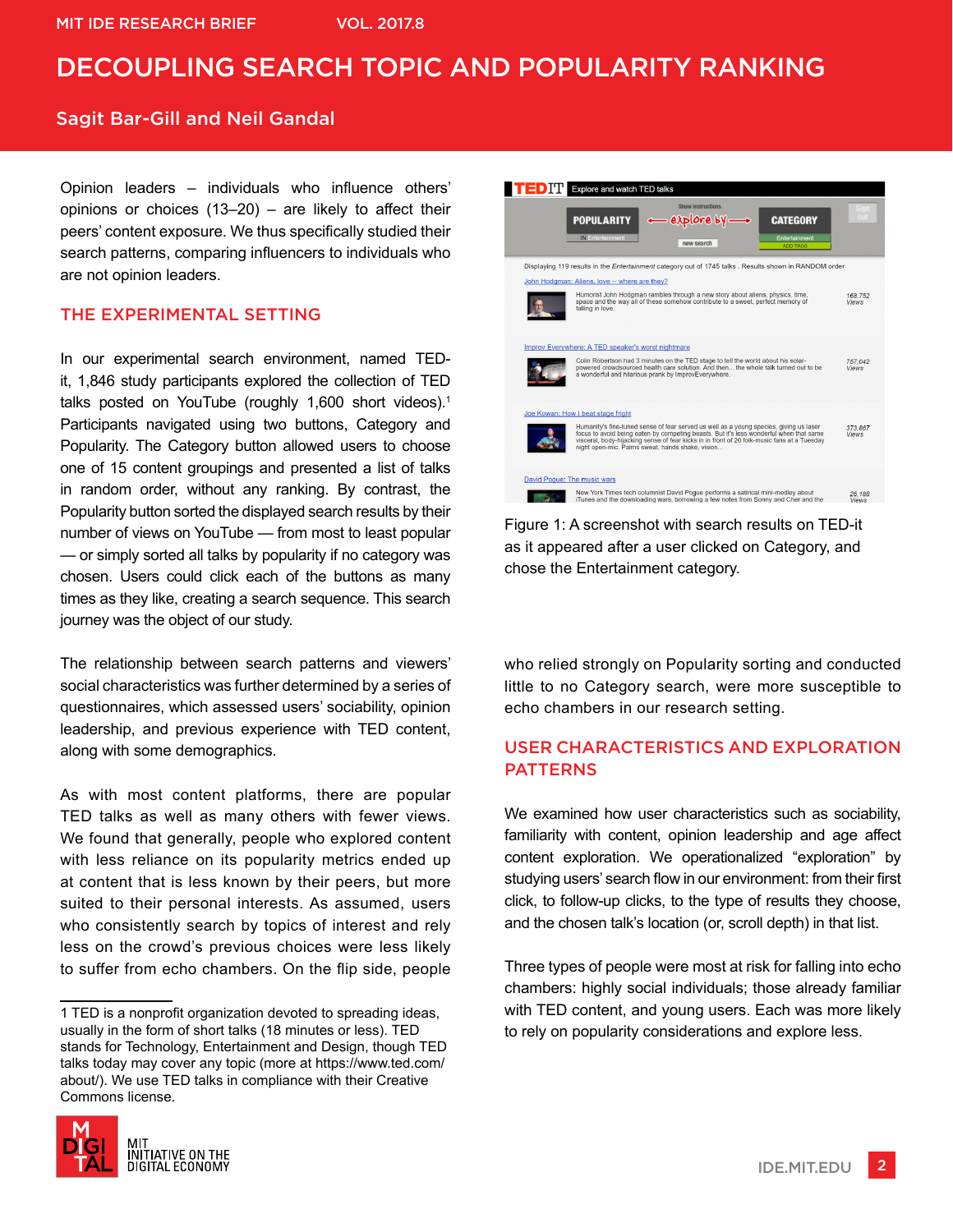#### Sagit Bar-Gill and Neil Gandal

Additionally, opinion leaders were more likely to explore the videos and had lower reliance on popularity sorting. We found that male opinion leaders in our sample conducted more topic-based exploration and invested more effort in search than male non-leaders. Apparently, these opinion leaders are more likely to seek new avenues for influence, and look for novel content to introduce to their followers that may ameliorate their group's own echo chamber.<sup>2</sup>

We also studied how influenced people are by knowing the popularity of content. With "like" counts and view counts now baked into most online environments, was this information making people more likely or less likely to explore unfamiliar territories?

To answer this question, we randomly assigned users to one of two conditions, where popularity information was either shown or blocked in category-based searches. Interestingly, in our study, only male opinion leaders were affected by the display of view counts, responding to this information by increasing their popularity reliance.

Our study was not designed to uncover gender differences in the relationship between user characteristics and content exploration patterns, however, these do exist. Namely, our regression models and relationships between variables of interest are largely statistically significant for males, and not significant for females, indicating the existence of consistent patterns for men, but not for women.

#### **CONCLUSIONS**

Tendencies to conduct limited exploration and rely on peers' past choices in own content choice are likely to lead users down echo chambers, with limited exposure to content that is not in line with their peers' and own views and opinions. Exposure to diverse content may be further limited over time, as user tendencies feed into personalization algorithms. We find that highly social users, those searching in a content space they are

<sup>2</sup> There were no statistically significant patterns for female opinion leaders in our sample.



already familiar with, and young users, are all at a higher risk of such echo chambers.

Opinion leaders may ameliorate echo chamber concerns within their social circles, due to their tendency to conduct more popularity-independent exploration compared to their followers. However, their inclination to explore is highly sensitive to the provision of popularity information, and curtailed by it.

Should we therefore, suppress or, at least, reduce the visibility of popularity information in our online environments to increase the diversity of content consumed? To the extent that content diversity is a desired end, the answer is yes. Furthermore, in our analyses, there were no statistically significant correlations between users' exploration characteristics, and proxies for enjoyment, such as viewing talks past the mandated time, or watching an extra talk. This suggests that, at least in the realm of curated content, such as TED talks, popular content is not inherently superior to less popular content. Therefore, designing online environments that encourage exploration (e.g., with increased visibility of non-hit content, and reduced visibility of view counts) may alleviate content echo chambers, with little impact on user satisfaction.

While our experiment takes place in a non-standard search environment, it offers first insights as to users' personal preferences for exploration and to the extent to which they would actively seek out ranked results, if given a choice. Future research may extend these results to more organic settings and general content spaces. Still, our results may speak to general concerns raised regarding the growing role of algorithms in our lives 21, 22).

Algorithmic ranking, based on popularity, users' previous searches, clicks, and other factors, is an integral part of search engines, social media, and other online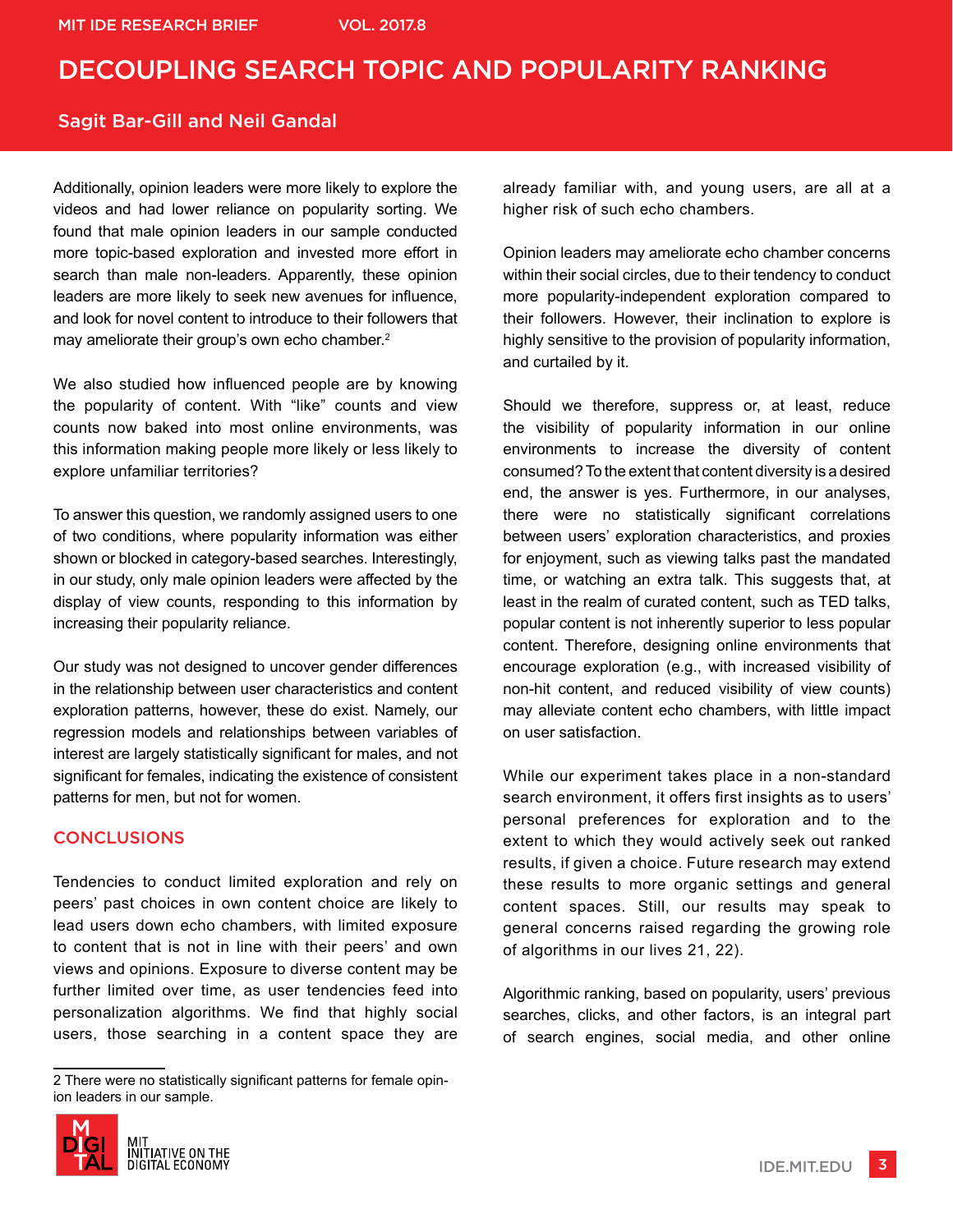#### Sagit Bar-Gill and Neil Gandal

environments. Ranking of results has been shown to have a major influence on user choices (23), has the potential of introducing biases (10), and these impacts easily go unnoticed, as users are largely unaware of the black-box mechanisms determining their search results and news feeds (10, 24, 25).

The null effect we find for the relationship between ranking and user enjoyment, while limited to curated content, indicates that the user experience does not necessarily suffer when ranking is removed. Regulators may use this as support for the case for diversifying search results, at least in domains of national importance, such as news and elections.

#### References

1. McPherson M, Smith-Lovin L, Cook JM (2001) Birds of a Feather: Homophily in Social Networks. Annu Rev Sociol 27(1):415–444.

2. El-Bermawy MM (2016) Your Echo Chamber is Destroying Democracy | WIRED. Wired. Available at: https://www.wired.com/2016/11/filter-bubbledestroying-democracy/ [Accessed August 1, 2017].

3. Chater J (2016) What the EU referendum result teaches us about the dangers of the echo chamber. New Statesman. Available at: http://www. newstatesman.com/2016/07/what-eu-referendum-result-teaches-usabout-dangers-echo-chamber [Accessed August 1, 2017].

4. Khalid A (2017) Tech Creates Our Political Echo Chambers. It Might Also Be A Solution. NPR. Available at: http://www.npr.org/sections/ alltechconsidered/2017/04/12/522760479/tech-creates-our-political-echochambers-it-might-also-be-a-solution [Accessed August 1, 2017].

5. Aiello LM, et al. (2012) Friendship prediction and homophily in social media. ACM Trans Web 6(2):1–33.

6. Personalized https://googleblog.blogspot.com/2009/12/personalizedsearch-for-everyone.html [Accessed August 1, 2017].

7. Sullivan D (2011) Bing Results Get Localized & amp; Personalized. Search Engine L. Available at: http://searchengineland.com/bing-resultsget-localized-personalized-64284 [Accessed August 1, 2017].

8. Pariser E (2011) The Filter Bubble: What the Internet Is Hiding from You (The Penguin Group) Available at: http://dl.acm.org/citation. cfm?id=2029079 [Accessed August 1, 2017].

9. Hannak A, et al. (2013) Measuring personalization of web search. Proceedings of the 22nd International Conference on World Wide Web - WWW '13 (ACM Press, New York, New York, USA), pp 527–538.

10. Epstein R, Robertson RE (2015) The search engine manipulation effect (SEME) and its possible impact on the outcomes of elections. Proc Natl Acad Sci U S A 112(33):E4512-21.

11. Bakshy E, Messing S, Adamic LA (2015) Exposure to ideologically diverse news and opinion on Facebook. Science (80- ) 348(6239):1130–1132.

12. Duggan M, Smith A, Page D (2016) The Political Environment on Social Media. Pew Research Center (Washington, D.C.) Available at: http://www. pewinternet.org/2016/10/25/the-political-environment-on-social-media/ [Accessed August 1, 2017].

13. Katz E, Lazarsfeld PF (1955) Personal influence: The Part Played by People in the Flow of Mass Communication (The Free Press, New York, NY) Available at: https://books.google.com/books?hl=en&lr=&i d=rElW8D0D8gYC&oi=fnd&pg=PR1&dq=Personal+influence:+The+ part+played+by+people+in+the+flow+of+mass+communications.&ot s=ODyZ-Pg\_dJ&sig=cmAFXEcFraJWINNm7XfssrELbIM [Accessed August 1, 2017].

14. Katz E (1957) The Two-Step Flow of Communication: An Up-To-Date Report on an Hypothesis. Public Opin Q 21(1):61–78.

15. Rogers EM (1995) Diffusion of innovations (Free Press, Glencoe) doi:citeulike-article-id:126680.

16. Weimann G (1994) The influentials : people who influence people (State University of New York Press) Available at: https://books. google.com/books/about/The\_Influentials.html?id=ou5bTZGSOYAC [Accessed August 1, 2017].

17. Van den Bulte C, Joshi Y V. (2007) New Product Diffusion with Influentials and Imitators. Mark Sci 26(3):400–421.

18. Flodgren G, et al. (2007) Local opinion leaders: effects on professional practice and health care outcomes. Cochrane Database of Systematic Reviews, ed Eccles MP (John Wiley & Sons, Ltd, Chichester, UK). doi:10.1002/14651858.CD000125.pub3.

19. Godes D, Mayzlin D (2009) Firm-Created Word-of-Mouth Communication: Evidence from a Field Test. Mark Sci 28(4):721–739.

20. Iyengar R, Van den Bulte C, Valente TW (2011) Opinion Leadership and Social Contagion in New Product Diffusion. Mark Sci 30(2):195–212.

21. Dickey MR (2017) Algorithmic accountability. Tech Crunch. Available at: 20 https://techcrunch.com/2017/04/30/algorithmic-accountability/ [Accessed August 3, 2017].

22. Pasquale F Black box society : the secret algorithms that control money and information.

23. Pan B, et al. (2007) In Google We Trust: Users' Decisions on Rank, Position, and Relevance. J Comput Commun 12(3):801–823.

24. Schwab P-N (2016) Facebook : how do people perceive NewsFeed curation algorithm. Into Minds. Available at: http://www.intotheminds. com/blog/en/facebook-how-do-people-perceive-newsfeed-curationalgorithm/ [Accessed August 3, 2017].

25. Powers E (2017) New Research Shows Students Are Largely Unaware of News Personalization. Media Shift. Available at: http:// mediashift.org/2017/03/new-research-shows-students-largelyunaware-news-personalization/ [Accessed August 3, 2017].



IDE.MIT.EDU 4